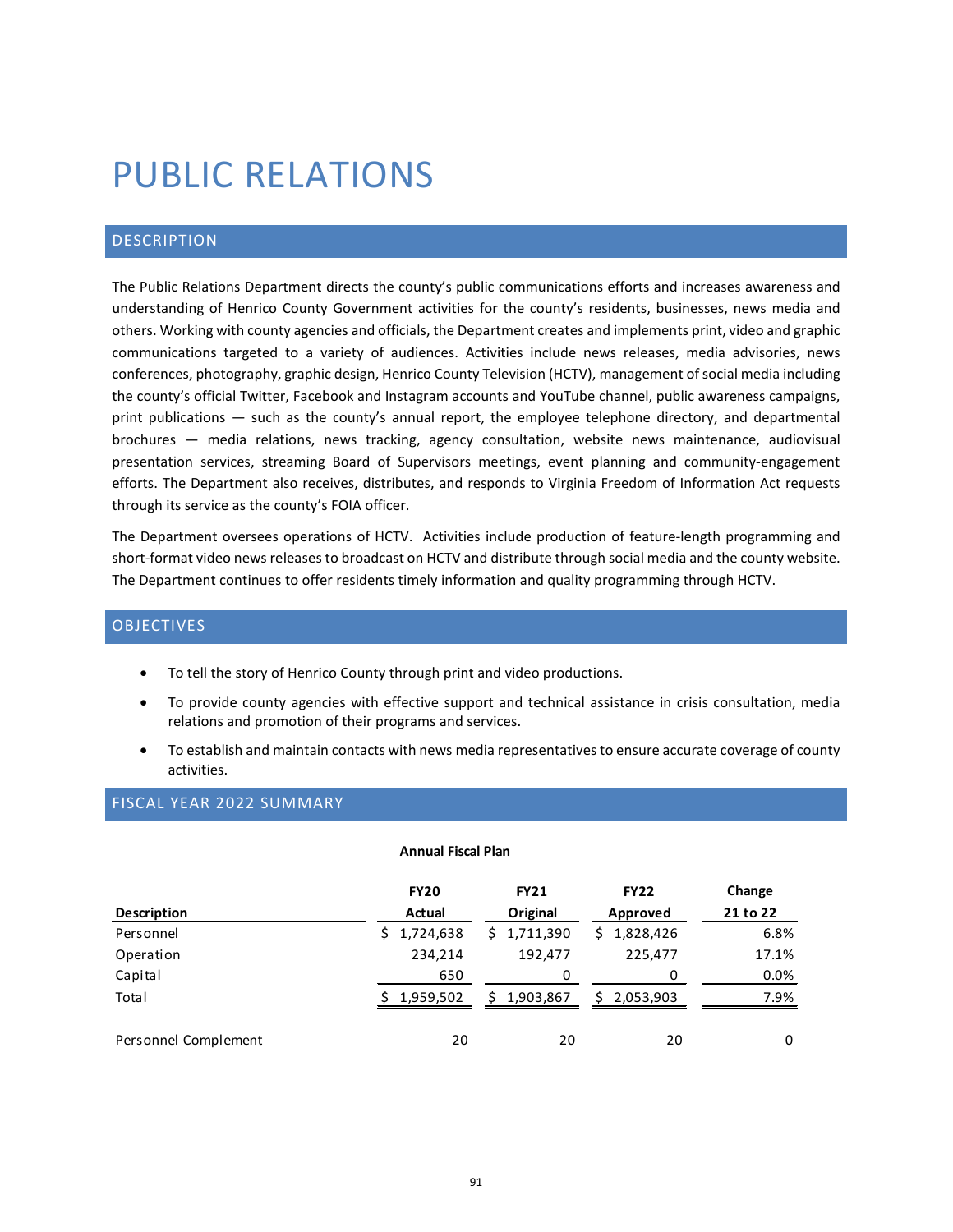#### *Public Relations*

## PERFORMANCE MEASURES

|                                 | <b>FY20</b> | <b>FY21</b> | <b>FY22</b> | 21 to 22 |
|---------------------------------|-------------|-------------|-------------|----------|
| <b>Workload Measures</b>        |             |             |             |          |
| Social Media Posts              | 1,850       | 2,003       | 2,500       | 497      |
| Social Media Followers          | 22,673      | 30,997      | 40,000      | 9,003    |
| Videos Produced                 | 96          | 269         | 100         | (169)    |
| <b>Publications Distributed</b> | 82,900      | 68,750      | 68,750      | 0        |
| Information Packets Distributed | 1,855       | 2,317       | 2,000       | (317)    |
| Media Contacts Made             | 9,093       | 8,121       | 10,000      | 1,879    |
| Photos Taken/Distributed        | 2,153       | 2,442       | 2,500       | 58       |

# OBJECTIVES (CONTINUED)

- To create crisis and emergency communication plans.
- To enhance the visibility of Henrico County as a desirable place to live, work, and enjoy leisure hours.
- To disseminate information to county residents through print publications, feature video productions, HCTV message boards, social media, the news media, the county website, and other available platforms.

# BUDGET HIGHLIGHTS

The Public Relations Department's budget for FY2021-22 is \$2,053,903. This a \$150,036, or a 7.9 percent, increase from the FY2020-21 approved budget. The personnel component totals \$1,828,426, which reflects a \$117,036 or 6.8 percent increase driven by employee compensation increases as well as rising healthcare and benefit costs. The operating budget totals \$225,477, an increase of \$33,000, or 17.1 percent. This increase is due to restoring some of the funding that was cut in the FY2020-21 budget due to the COVID-19 pandemic.

The Department is separated into two divisions: Public Relations and Media Services.

### PUBLIC RELATIONS

The Public Relations component of the budget for FY2021-22 is \$1,058,887 and reflects an increase of \$100,624, or 10.5 percent, compared to FY2020-21. The increase is attributed to increases in employee compensation and benefit costs as well as the restoration of \$33,000 in operating funding to offset part of the budget cuts in FY2020-21 due to COVID-19.

The employees in the Public Relations office focus on media relations and public awareness of county policies, programs and services via coverage in print and broadcast news media, and through various publications such as news releases, departmental brochures and other print materials. Public Relations is also responsible for social media, including the county's official Twitter, Facebook and Instagram accounts, photography, graphic design, and HCTV message board bulletins, event planning and community engagement. The division also serves as the county's FOIA officer.